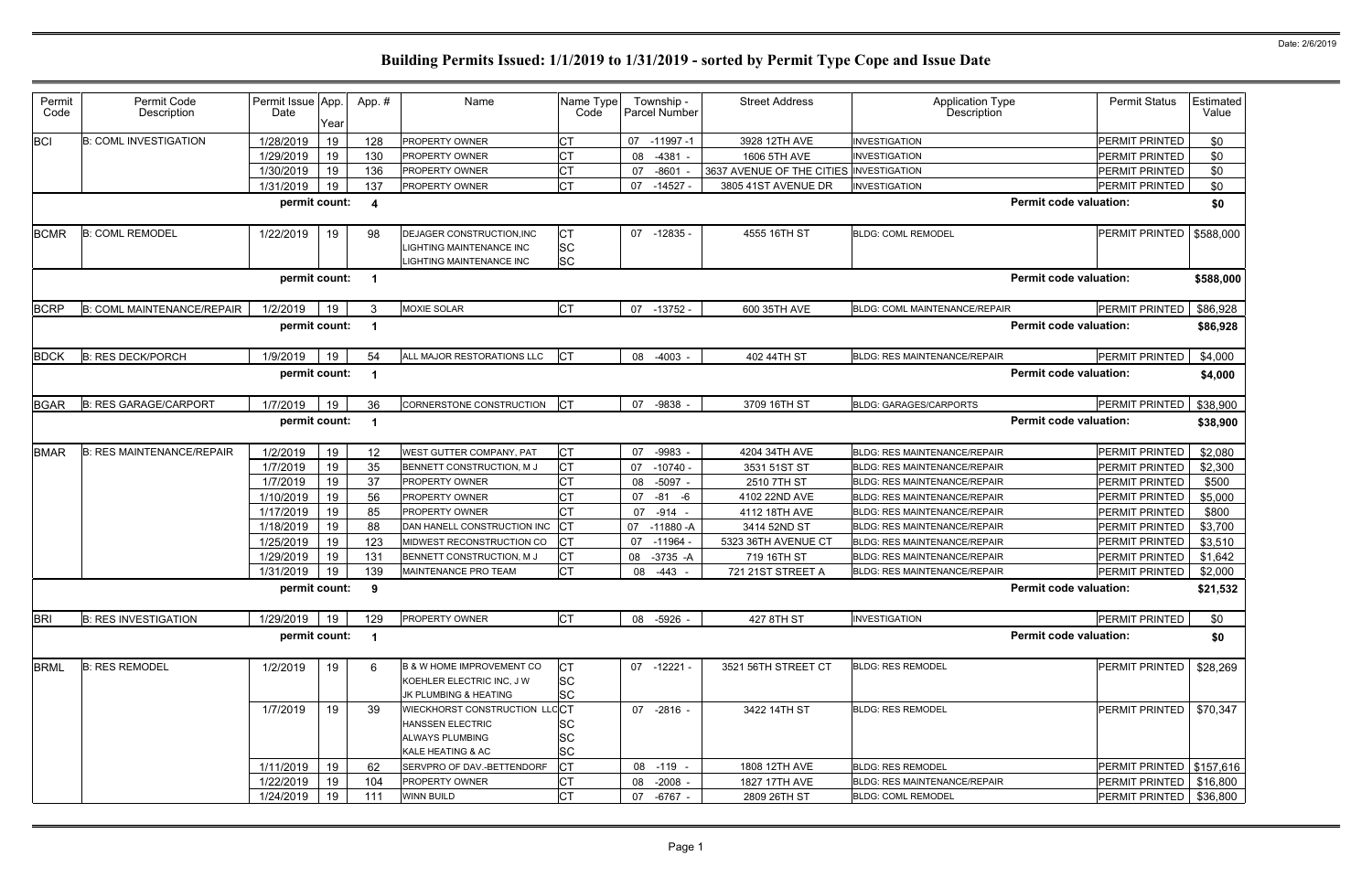| Permit<br>Code | Permit Code<br>Description | Permit Issue App.<br>Date | Year | App.#                   | Name                                                | Name Type<br>Code      | Township -<br>Parcel Number | <b>Street Address</b>               | <b>Application Type</b><br>Description       | <b>Permit Status</b>     | Estimated<br>Value |
|----------------|----------------------------|---------------------------|------|-------------------------|-----------------------------------------------------|------------------------|-----------------------------|-------------------------------------|----------------------------------------------|--------------------------|--------------------|
| <b>BRML</b>    | <b>B: RES REMODEL</b>      | 1/31/2019                 | 19   | 138                     | MAINTENANCE PRO TEAM<br><b>RGS ELECTRIC COMPANY</b> | <b>CT</b><br><b>SC</b> | 08 -8054 -                  | 1425 11TH STREET A                  | <b>BLDG: RES REMODEL</b>                     | PERMIT PRINTED           | \$34,200           |
|                |                            | permit count:             |      | 6                       |                                                     |                        |                             |                                     | <b>Permit code valuation:</b>                |                          | \$344,032          |
| <b>BRMP</b>    | <b>B: RAMP</b>             | 1/11/2019                 | 19   | 67                      | FROM OLD TO NEW CONSTRUCTIOICT                      |                        | 08 -7245 -                  | 437 53RD ST                         | BLDG: RES MAINTENANCE/REPAIR                 | PERMIT PRINTED           | \$4,300            |
|                |                            | 1/11/2019                 | 19   | 66                      | FROM OLD TO NEW CONSTRUCTIONCT                      |                        | $-862$<br>08                | <b>125 4TH AVE</b>                  | BLDG: RES MAINTENANCE/REPAIR                 | <b>FINAL INSPECTIOI</b>  | \$6,571            |
|                |                            | permit count:             |      | $\overline{\mathbf{2}}$ |                                                     |                        |                             |                                     | <b>Permit code valuation:</b>                |                          | \$10,871           |
| <b>BRRF</b>    | <b>B: RES ROOFING</b>      | 1/2/2019                  | 19   | 10                      | ALL MAJOR RESTORATIONS LLC                          | <b>CT</b>              | 07 -1678 -                  | 1917 32ND ST                        | <b>BLDG: RES MAINTENANCE/REPAIR</b>          | PERMIT PRINTED           | \$23,000           |
|                |                            | 1/2/2019                  | 19   | 5                       | A & J CONSTRUCTION                                  |                        | 07<br>-614 -3               | 1912 35TH ST                        | BLDG: RES MAINTENANCE/REPAIR                 | PERMIT PRINTED           | \$8,200            |
|                |                            | 1/2/2019                  | 19   | 9                       | ALL MAJOR RESTORATIONS LLC                          |                        | $-2064 - 1$<br>08           | 517 26TH ST                         | <b>BLDG: RES MAINTENANCE/REPAIR</b>          | PERMIT PRINTED           | \$5,500            |
|                |                            | 1/2/2019                  | 19   | 13                      | ANDEROS AND SONS CONSTRUCTCT                        |                        | $-3391$<br>08               | 1611 27TH ST                        | <b>BLDG: RES MAINTENANCE/REPAIR</b>          | PERMIT PRINTED           | \$10,000           |
|                |                            | 1/2/2019                  | 19   |                         | MIDWEST COMPLETE CONSTRUCTICT                       |                        | $-3864$<br>08               | 2318 7TH ST                         | <b>BLDG: RES MAINTENANCE/REPAIR</b>          | PERMIT PRINTED           | \$6,000            |
|                |                            | 1/2/2019                  | 19   | 11                      | ALL MAJOR RESTORATIONS LLC                          |                        | $-3992 - 1$<br>08           | 4321 5TH AVE                        | BLDG: RES MAINTENANCE/REPAIR                 | PERMIT PRINTED           | \$40,000           |
|                |                            | 1/2/2019                  | 19   |                         | A & J CONSTRUCTION                                  |                        | $-4458$<br>08               | 333 15TH AVE                        | <b>BLDG: RES MAINTENANCE/REPAIR</b>          | PERMIT PRINTED           | \$16,000           |
|                |                            | 1/2/2019                  | 19   |                         | QC CONSTRUCTION WORKS, LLC                          | <b>CT</b>              | $-5051$<br>08               | 1521 13TH AVE                       | <b>BLDG: RES MAINTENANCE/REPAIR</b>          | PERMIT PRINTED           | \$12,000           |
|                |                            | 1/3/2019                  | 19   | 26                      | DAN HANELL CONSTRUCTION INC                         |                        | 07<br>$-1868$               | 1617 32ND ST                        | <b>BLDG: RES MAINTENANCE/REPAIR</b>          | PERMIT PRINTED           | \$13,359           |
|                |                            | 1/3/2019                  | 19   | 27                      | A & J CONSTRUCTION                                  |                        | $-2922 -$<br>08             | 2414 6TH AVE                        | <b>BLDG: RES MAINTENANCE/REPAIR</b>          | PERMIT PRINTED           | \$35,000           |
|                |                            | 1/3/2019                  | 19   | 31                      | ADVANCED CONST & IMPROVEMENCT                       |                        | 08 -8415 -15                | 2333 16TH AVE                       | BLDG: RES MAINTENANCE/REPAIR                 | PERMIT PRINTED           | \$1,800            |
|                |                            | 1/7/2019                  | 19   | 38                      | WIRTALA CONSTRUCTION INC, PAUCT                     |                        | $-1496$<br>07               | 2452 33RD ST                        | <b>BLDG: RES MAINTENANCE/REPAIR</b>          | PERMIT PRINTED           | \$4,250            |
|                |                            | 1/10/2019                 | 19   | 56                      | PROPERTY OWNER                                      | CT                     | -81 -6<br>07                | 4102 22ND AVE                       | BLDG: RES MAINTENANCE/REPAIR                 | PERMIT PRINTED           | \$5,000            |
|                |                            | 1/29/2019                 | 19   | 132                     | ALL MAJOR RESTORATIONS LLC                          |                        | $-5246$<br>07               | 1510 33RD ST                        | BLDG: RES MAINTENANCE/REPAIR                 | PERMIT PRINTED           | \$2,000            |
|                |                            | 1/29/2019                 | 19   | 133                     | ALL MAJOR RESTORATIONS LLC                          | <b>CT</b>              | -4606<br>08                 | 403 43RD ST                         | BLDG: RES MAINTENANCE/REPAIR                 | PERMIT PRINTED           | \$7,138            |
|                |                            | permit count:             |      | 15                      |                                                     |                        |                             |                                     | <b>Permit code valuation:</b>                |                          | \$189,247          |
| <b>BRSD</b>    | <b>B: RES SIDING</b>       | 1/2/2019                  | 19   | 10                      | ALL MAJOR RESTORATIONS LLC                          |                        | 07 -1678 -                  | 1917 32ND ST                        | <b>BLDG: RES MAINTENANCE/REPAIR</b>          | PERMIT PRINTED           | \$23,000           |
|                |                            | 1/2/2019                  | 19   |                         | MIDWEST COMPLETE CONSTRUCTICT                       |                        | $-3864$<br>08               | 2318 7TH ST                         | <b>BLDG: RES MAINTENANCE/REPAIR</b>          | PERMIT PRINTED           | \$6,000            |
|                |                            | 1/2/2019                  | 19   | 11                      | ALL MAJOR RESTORATIONS LLC                          | <b>CT</b>              | 08<br>$-3992 - 1$           | 4321 5TH AVE                        | BLDG: RES MAINTENANCE/REPAIR                 | PERMIT PRINTED           | \$40,000           |
|                |                            | 1/2/2019                  | 19   |                         | A & J CONSTRUCTION                                  | CT                     | $-4458$<br>08               | 333 15TH AVE                        | BLDG: RES MAINTENANCE/REPAIR                 | PERMIT PRINTED           | \$16,000           |
|                |                            | 1/3/2019                  | 19   | 27                      | A & J CONSTRUCTION                                  | <b>CT</b>              | $-2922 -$<br>08             | 2414 6TH AVE                        | BLDG: RES MAINTENANCE/REPAIR                 | PERMIT PRINTED           | \$35,000           |
|                |                            | 1/14/2019   19            |      | 70                      | BEST IMPROVEMENT COMPANY, IN CT                     |                        |                             | 07 -13616 -19 5200 26TH AVENUE A CT | BLDG: RES MAINTENANCE/REPAIR                 | PERMIT PRINTED   \$9,350 |                    |
|                |                            | permit count: 6           |      |                         |                                                     |                        |                             |                                     | <b>Permit code valuation:</b>                |                          | \$129,350          |
| <b>BSFA</b>    | <b>B: RES TOWNHOUSE</b>    | 1/2/2019                  | 18   | 2696                    | <b>BM BAGBY INC</b><br>HANSSEN ELECTRIC             | <b>CT</b><br><b>SC</b> | 08 -9348 -                  | 722 6TH AVENUE CT                   | BLDG: RES MAINTENANCE/REPAIR                 | PERMIT PRINTED           | \$93,333           |
|                |                            | 1/2/2019                  | 18   | 2694                    | <b>BM BAGBY INC</b>                                 | <b>CT</b>              | 08 -9348 -                  | 718 6TH AVENUE CT                   | BLDG:RES/NEW, SINGLE FAMILY ATTD (TOWNHOUSE) | PERMIT PRINTED           | \$93,333           |
|                |                            |                           |      |                         | HANSSEN ELECTRIC                                    | <b>SC</b>              |                             |                                     |                                              |                          |                    |
|                |                            | 1/2/2019                  | 18   | 2695                    | <b>BM BAGBY INC</b><br>HANSSEN ELECTRIC             | <b>CT</b><br><b>SC</b> | 08 -9348 -                  | 720 6TH AVENUE CT                   | BLDG:RES/NEW, SINGLE FAMILY ATTD (TOWNHOUSE) | PERMIT PRINTED           | \$93,333           |
|                |                            | 1/2/2019                  | 18   | 2697                    | <b>BM BAGBY INC</b><br>HANSSEN ELECTRIC             | <b>CT</b><br><b>SC</b> | 08 -9348 -                  | 726 6TH AVENUE CT                   | BLDG:RES/NEW, SINGLE FAMILY ATTD (TOWNHOUSE) | PERMIT PRINTED           | \$93,333           |
|                |                            | 1/2/2019                  | 18   | 2698                    | <b>BM BAGBY INC</b><br>HANSSEN ELECTRIC             | <b>CT</b><br><b>SC</b> | 08 -9348 -                  | 728 6TH AVENUE CT                   | BLDG:RES/NEW, SINGLE FAMILY ATTD (TOWNHOUSE) | PERMIT PRINTED           | \$93,333           |
|                |                            | 1/2/2019                  | 18   | 2702                    | <b>BM BAGBY INC</b><br>HANSSEN ELECTRIC             | <b>CT</b><br><b>SC</b> | 08 -9348 -                  | 730 6TH AVENUE CT                   | BLDG:RES/NEW, SINGLE FAMILY ATTD (TOWNHOUSE) | PERMIT PRINTED           | \$93,333           |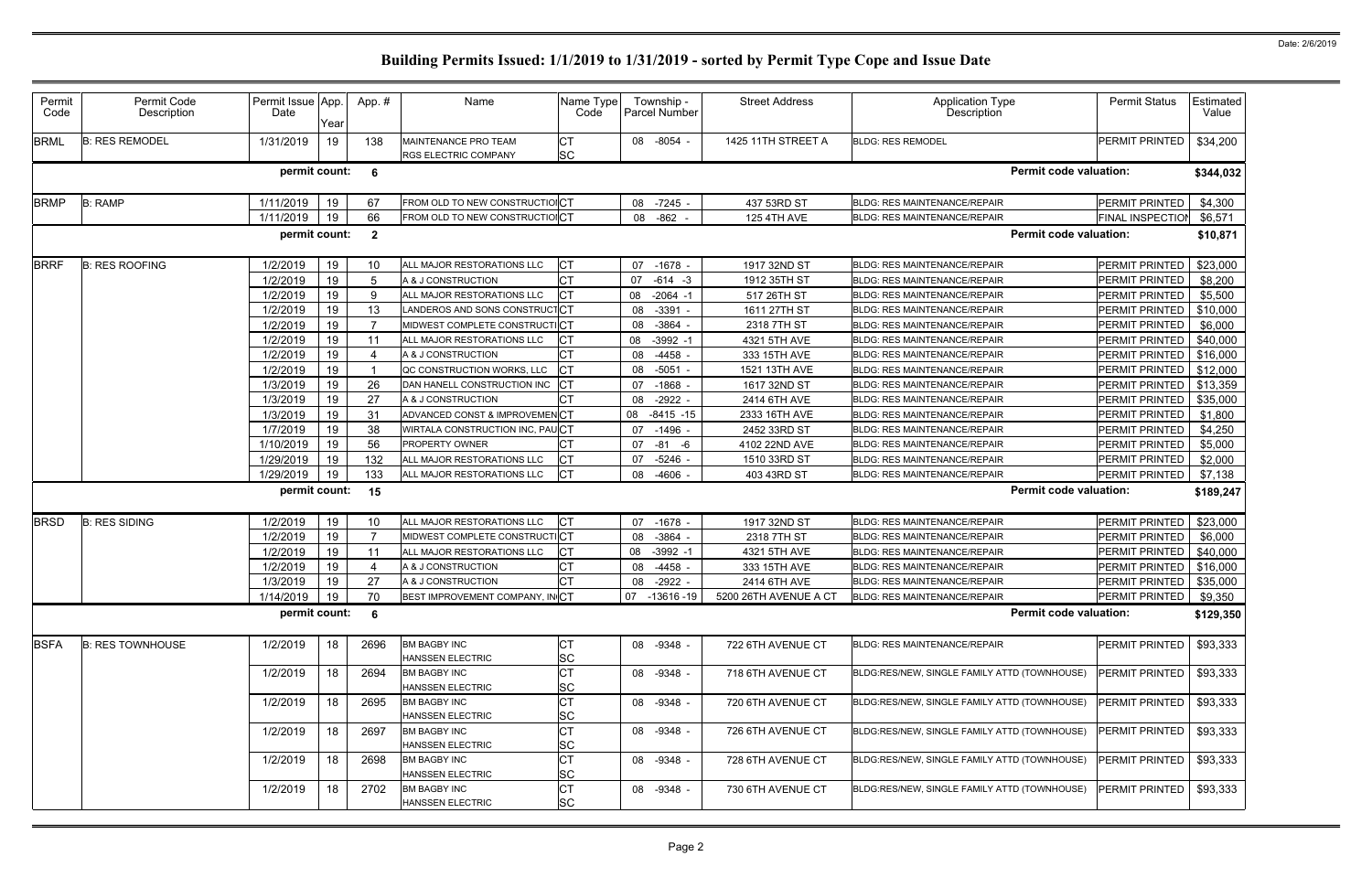| Permit<br>Code   | Permit Code<br>Description        | Permit Issue App.<br>Date | Year | App.#                   | Name                                                                                             | Name Type<br>Code                   | Township -<br>Parcel Number | <b>Street Address</b>         | <b>Application Type</b><br>Description       | <b>Permit Status</b>      | Estimated<br>Value |
|------------------|-----------------------------------|---------------------------|------|-------------------------|--------------------------------------------------------------------------------------------------|-------------------------------------|-----------------------------|-------------------------------|----------------------------------------------|---------------------------|--------------------|
|                  |                                   | permit count:             |      | 6                       |                                                                                                  |                                     |                             |                               | <b>Permit code valuation:</b>                |                           | \$559,998          |
| <b>BSMT</b>      | <b>B: RES BASEMENT WATERPROOF</b> | 1/3/2019                  | 19   | 29                      | SLAB MASTERS INC. DBA HELITECHCT                                                                 |                                     | 07 -12191                   | 1103 35TH STREET CT           | <b>BLDG: RES MAINTENANCE/REPAIR</b>          | PERMIT PRINTED            | \$15,000           |
|                  |                                   | permit count:             |      |                         |                                                                                                  |                                     |                             |                               | <b>Permit code valuation:</b>                |                           | \$15,000           |
| <b>BSPK</b>      | <b>B: COML SPRINKLER SYSTEM</b>   | 1/16/2019                 | 19   | 83                      | CONTINENTAL FIRE SPRINKLER COCT                                                                  |                                     | 07 -397 -8                  | 500 JOHN DEERE RD             | <b>BLDG: SPRINKLER SYSTEM</b>                | PERMIT PRINTED            | \$7,200            |
|                  |                                   | permit count:             |      |                         |                                                                                                  |                                     |                             |                               | <b>Permit code valuation:</b>                |                           | \$7,200            |
| <b>BWC</b>       | <b>B: WRECK COMMERCIAL BLDG</b>   | 1/7/2019                  | 19   |                         | <b>G &amp; H CONSTRUCTION CO</b>                                                                 | <b>CT</b>                           | 08 -1955 -                  | 1806 15TH STREET PL           | WRECK: ALL OTHER BUILDINGS/STRUCTURES        | PERMIT PRINTED            | \$0                |
|                  |                                   | permit count:             |      |                         |                                                                                                  |                                     |                             |                               | <b>Permit code valuation:</b>                |                           | \$0                |
| <b>BWKH</b>      | <b>B: WRECK HOUSE</b>             | 1/10/2019                 | 19   | 55                      | COOPMAN TRUCKING & EXCAVATINCT                                                                   |                                     | 07 -867 -A                  | 2726 41ST ST                  | <b>WRECK: 1 FAMILY HOUSE</b>                 | PERMIT PRINTED            | \$0                |
|                  |                                   | permit count:             |      |                         |                                                                                                  |                                     |                             | <b>Permit code valuation:</b> |                                              | \$0                       |                    |
| DRN <sub>1</sub> | <b>ENG: CLASS 1 DRAINAGE</b>      | 1/2/2019                  | 19   |                         | <b>PROPERTY OWNER</b>                                                                            | Iст                                 | 08 -5746 -                  | 1300 5TH AVE                  | <b>ENG: DRAINAGE PERMIT</b>                  | PERMIT PRINTED            | \$0                |
|                  |                                   | 1/2/2019                  | 18   | 2702                    | <b>BM BAGBY INC</b><br>HANSSEN ELECTRIC                                                          | <b>SC</b>                           | $-9348 -$<br>08             | 730 6TH AVENUE CT             | BLDG:RES/NEW, SINGLE FAMILY ATTD (TOWNHOUSE) | PERMIT PRINTED            | \$93,333           |
|                  |                                   | 1/7/2019                  | 19   | 41                      | <b>G &amp; H CONSTRUCTION CO</b>                                                                 | <b>CT</b>                           | 08<br>-1955 -               | 1806 15TH STREET PL           | <b>WRECK: ALL OTHER BUILDINGS/STRUCTURES</b> | PERMIT PRINTED            | \$0                |
|                  |                                   | 1/10/2019                 | 19   | 55                      | COOPMAN TRUCKING & EXCAVATINCT                                                                   |                                     | 07 -867 -A                  | 2726 41ST ST                  | <b>WRECK: 1 FAMILY HOUSE</b>                 | PERMIT PRINTED            | \$0                |
|                  |                                   | permit count:             |      | $\overline{\mathbf{4}}$ |                                                                                                  |                                     |                             |                               | <b>Permit code valuation:</b>                |                           | \$93,333           |
| ER               | E: RES ELECTRICAL                 | 1/2/2019                  | 19   | 14                      | & L ELECTRIC INC                                                                                 | <b>SC</b>                           | 08 -7587 -                  | 445 48TH ST                   | ELEC: SERVICE                                | <b>FINAL INSPECTIOI</b>   | \$0                |
|                  |                                   | 1/3/2019                  | 19   | 6                       | <b>B &amp; W HOME IMPROVEMENT CO</b><br>KOEHLER ELECTRIC INC, J W<br>JK PLUMBING & HEATING       | <b>CT</b><br><b>SC</b><br><b>SC</b> | 07 -12221 -                 | 3521 56TH STREET CT           | <b>BLDG: RES REMODEL</b>                     | PERMIT PRINTED            | \$28,269           |
|                  |                                   | 1/3/2019                  | 19   | 25                      | ELECTRIC DOCTOR SERVICE LLC                                                                      | <b>SC</b>                           | 08<br>$-3613 - 4$           | 226 31ST AVE                  | ELEC: WIRING, MISC                           | <b>FINAL INSPECTIOI</b>   | \$0                |
|                  |                                   | 1/7/2019                  | 18   | 2627                    | HAZELWOOD HOMES INC<br><b>DEMARLIE MAINTENANCE</b><br>VANOPDORP ELECTRIC INC.                    | <b>CT</b><br><b>SC</b><br><b>SC</b> | 07 -14965 -                 | 4208 33RD AVE                 | BLDG:RES/NEW, SINGLE FAMILY ATTD (TOWNHOUSE) | PERMIT PRINTED            | \$224,000          |
|                  |                                   | 1/9/2019                  | 19   | 40                      | <b>PROPERTY OWNER</b><br><b>PROPERTY OWNER</b><br>PROPERTY OWNER                                 | <b>CT</b><br><b>SC</b><br><b>SC</b> | 07 -14791 -                 | 3512 74TH STREET CT           | <b>BLDG: RES REMODEL</b>                     | PERMIT PRINTED   \$11,480 |                    |
|                  |                                   | 1/11/2019                 | 19   | 39                      | WIECKHORST CONSTRUCTION LLCCT<br><b>HANSSEN ELECTRIC</b><br>ALWAYS PLUMBING<br>KALE HEATING & AC | <b>SC</b><br><b>SC</b><br><b>SC</b> | 07 -2816 -                  | 3422 14TH ST                  | <b>BLDG: RES REMODEL</b>                     | PERMIT PRINTED            | \$70,347           |
|                  |                                   | 1/11/2019                 | 19   | 63                      | ELECTRIC DOCTOR SERVICE LLC                                                                      | <b>CT</b>                           | 08 -6621 -                  | 1140 32ND ST                  | ELEC: SERVICE                                | <b>PERMIT PRINTED</b>     | \$0                |
|                  |                                   | 1/14/2019                 | 19   | 69                      | PROPERTY OWNER                                                                                   | <b>SC</b>                           | 07 -8309 -                  | 3836 15TH ST                  | ELEC: SERVICE                                | PERMIT PRINTED            | \$0                |
|                  |                                   | 1/14/2019                 | 18   | 2764                    | MIDWEST COMPLETE CONSTRUCTICT<br>TRI-CITY ELECTRIC COMPANY<br>DEMARLIE MAINTENANCE               | <b>SC</b><br><b>SC</b>              | 08 -9191 -                  | 1170 33RD STREET CT           | <b>BLDG: RES REMODEL</b>                     | PERMIT PRINTED            | \$77,000           |
|                  |                                   | 1/21/2019                 | 19   | 97                      | ROCK RIVER ELECTRIC INC                                                                          | <b>SC</b>                           | 08 -7492 -                  | 2110 13TH ST                  | ELEC: SERVICE                                | <b>FINAL INSPECTIOI</b>   | \$0                |
|                  |                                   | 1/25/2019                 | 18   | 2696                    | <b>BM BAGBY INC</b><br>HANSSEN ELECTRIC                                                          | <b>CT</b><br><b>SC</b>              | 08 -9348 -                  | 722 6TH AVENUE CT             | <b>BLDG: RES MAINTENANCE/REPAIR</b>          | <b>PERMIT PRINTED</b>     | \$93,333           |
|                  |                                   | 1/25/2019                 | 18   | 2694                    | <b>BM BAGBY INC</b>                                                                              | <b>CT</b>                           | 08 -9348 -                  | 718 6TH AVENUE CT             | BLDG:RES/NEW, SINGLE FAMILY ATTD (TOWNHOUSE) | PERMIT PRINTED            | \$93,333           |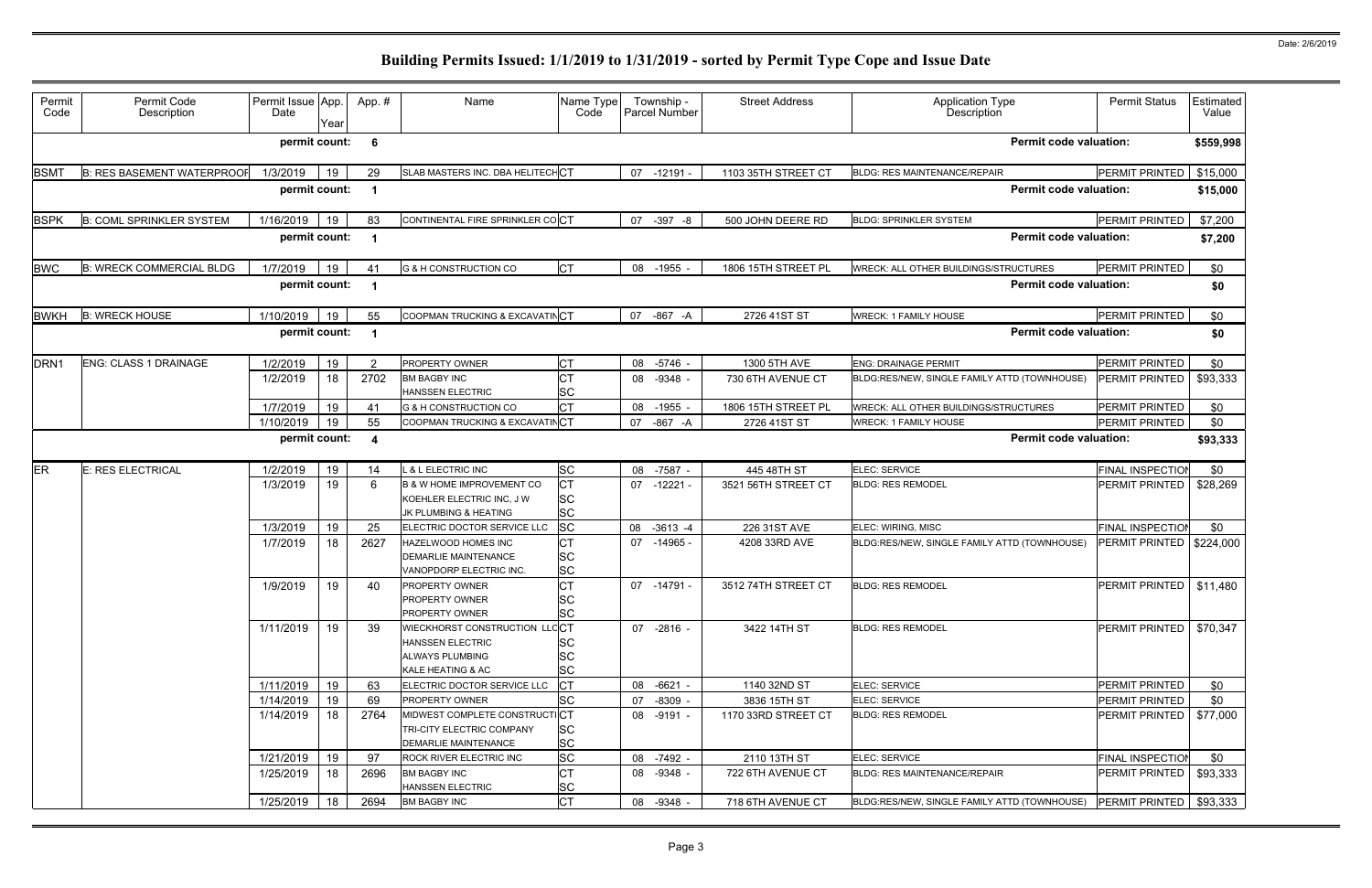| Permit<br>Code   | Permit Code<br>Description                                                                                    | Permit Issue App.<br>Date | Year     | App.#     | Name                                                                                                            | Name Type<br>Code                         |    | Township -<br>Parcel Number | <b>Street Address</b>       | Application Type<br>Description                          | <b>Permit Status</b>                    | <b>Estimated</b><br>Value |  |  |  |
|------------------|---------------------------------------------------------------------------------------------------------------|---------------------------|----------|-----------|-----------------------------------------------------------------------------------------------------------------|-------------------------------------------|----|-----------------------------|-----------------------------|----------------------------------------------------------|-----------------------------------------|---------------------------|--|--|--|
| <b>ER</b>        | <b>E: RES ELECTRICAL</b>                                                                                      | 1/25/2019                 | 18       | 2694      | <b>HANSSEN ELECTRIC</b>                                                                                         | <b>SC</b>                                 | 08 | $-9348 -$                   | 718 6TH AVENUE CT           | BLDG:RES/NEW, SINGLE FAMILY ATTD (TOWNHOUSE)             | <b>PERMIT PRINTED</b>                   | \$93,333                  |  |  |  |
|                  |                                                                                                               | 1/25/2019                 | 18       | 2695      | <b>BM BAGBY INC</b><br>HANSSEN ELECTRIC                                                                         | <b>CT</b><br><b>SC</b>                    | 08 | $-9348 -$                   | 720 6TH AVENUE CT           | BLDG:RES/NEW, SINGLE FAMILY ATTD (TOWNHOUSE)             | <b>PERMIT PRINTED</b>                   | \$93,333                  |  |  |  |
|                  |                                                                                                               | 1/25/2019                 | 18       | 2697      | <b>BM BAGBY INC</b><br><b>HANSSEN ELECTRIC</b>                                                                  | <b>CT</b><br><b>SC</b>                    | 08 | $-9348 -$                   | 726 6TH AVENUE CT           | BLDG:RES/NEW, SINGLE FAMILY ATTD (TOWNHOUSE)             | <b>PERMIT PRINTED</b>                   | \$93,333                  |  |  |  |
|                  |                                                                                                               | 1/25/2019                 | 18       | 2698      | <b>BM BAGBY INC</b><br>HANSSEN ELECTRIC                                                                         | <b>CT</b><br><b>SC</b>                    | 08 | $-9348 -$                   | 728 6TH AVENUE CT           | BLDG:RES/NEW, SINGLE FAMILY ATTD (TOWNHOUSE)             | PERMIT PRINTED                          | \$93,333                  |  |  |  |
|                  |                                                                                                               | 1/25/2019                 | 18       | 2702      | <b>BM BAGBY INC</b><br><b>HANSSEN ELECTRIC</b>                                                                  | <b>CT</b><br><b>SC</b>                    | 08 | $-9348 -$                   | 730 6TH AVENUE CT           | BLDG:RES/NEW, SINGLE FAMILY ATTD (TOWNHOUSE)             | PERMIT PRINTED                          | \$93,333                  |  |  |  |
|                  |                                                                                                               | 1/31/2019                 | 18       | 2046      | PROPERTY OWNER<br><b>BITLER HEATING</b><br><b>NEELS PLUMBING</b>                                                | Iст<br>SC<br><b>SC</b>                    | 08 | $-6945 -$                   | 1620 25TH AVE               | <b>BLDG: RES MAINTENANCE/REPAIR</b>                      | <b>PERMIT PRINTED</b>                   | \$15,100                  |  |  |  |
|                  | <b>SC</b><br><b>ROCK RIVER ELECTRIC INC</b><br><b>Permit code valuation:</b><br>permit count: 17<br>\$986,194 |                           |          |           |                                                                                                                 |                                           |    |                             |                             |                                                          |                                         |                           |  |  |  |
| ERM <sub>6</sub> | E: RES ELCT MTR RECNCT (6 MO)                                                                                 | 1/28/2019                 | 19       | 125       | PROPERTY OWNER                                                                                                  | <b>CT</b>                                 |    | 07 -7915 -                  | 3209 15TH AVE               | ELCT: ELCT MTR RECONNCT AFTER 6 MONTHS                   | PERMIT PRINTED                          | \$0                       |  |  |  |
|                  |                                                                                                               | permit count:             |          |           |                                                                                                                 |                                           |    |                             |                             | <b>Permit code valuation:</b>                            |                                         | \$0                       |  |  |  |
|                  |                                                                                                               |                           |          |           |                                                                                                                 |                                           |    |                             |                             |                                                          |                                         |                           |  |  |  |
| <b>MC</b>        | M: COML MECHANICAL                                                                                            | 1/15/2019                 | 18       | 2670      | <b>ESTES CONSTRUCTION</b><br>TRI-CITY ELECTRIC COMPANY<br>CRAWFORD HEATING & COOLING<br><b>CRAWFORD COMPANY</b> | СT<br><b>SC</b><br><b>SC</b><br><b>SC</b> |    | 07 -397 -8                  | 500 JOHN DEERE RD           | <b>BLDG: COML REMODEI</b>                                | <b>PERMIT PRINTED</b>                   | \$679,241                 |  |  |  |
|                  |                                                                                                               | 1/17/2019                 | 19       | 84        | D & K METAL, INC                                                                                                | <b>CT</b>                                 | 07 | $-5969$                     |                             | 3501 AVENUE OF THE CITIES HTG: AIR CONDITIONING, REPLACE | PERMIT PRINTED                          | \$15,000                  |  |  |  |
|                  |                                                                                                               | 1/18/2019                 | 19       | 87        | BORNHOEFT HEATING & AC                                                                                          | Iст                                       | 07 | -11819                      |                             | 5341 AVENUE OF THE CITIES HTG: BOILER/FURNACE, REPLACE   | PERMIT PRINTED                          | \$4,115                   |  |  |  |
|                  |                                                                                                               | 1/23/2019                 | 19       | 107       | <b>BRADY COMPANY, JL</b>                                                                                        | Iст                                       | 07 | $-1732$                     |                             | 3327 AVENUE OF THE CITIES HTG: BOILER/FURNACE, REPLACE   | <b>PERMIT PRINTED</b>                   | \$2,700                   |  |  |  |
|                  |                                                                                                               | 1/24/2019                 | 19       | 110       | HOMETOWN PLUMBING & HEATING CT                                                                                  |                                           | 07 | $-7757$                     | 4044 38TH AVE               | HTG: ROOFTOP UNIT, REPLACE                               | <b>PERMIT PRINTED</b>                   | \$8,200                   |  |  |  |
|                  |                                                                                                               | 1/25/2019                 | 19       | 122       | CRAWFORD HEATING & COOLING                                                                                      |                                           | 08 | $-2451$                     | 1 BLACKWELL BLVD            | HTG: OTHER, INSTALL/REPLACE                              | PERMIT PRINTED                          | \$800                     |  |  |  |
|                  |                                                                                                               | 1/28/2019                 | 19       | 126       | BRADY COMPANY, J L                                                                                              | <b>CT</b>                                 | 08 | $-2351$                     | 425 17TH AVE                | HTG: BOILER/FURNACE, REPLACE                             | PERMIT PRINTED                          | \$2,700                   |  |  |  |
|                  |                                                                                                               | permit count:             |          | - 7       |                                                                                                                 |                                           |    |                             |                             | <b>Permit code valuation:</b>                            |                                         | \$712,756                 |  |  |  |
| <b>MR</b>        | M: RES MECHANICAL                                                                                             | 1/3/2019                  | 19       | 22        | <b>FAMILY HEATING &amp; COOLING</b>                                                                             | <b>CT</b>                                 |    | $07 - 11723 -$              | 1129 48TH ST                | HTG: BOILER/FURNACE. REPLACE                             | <b>PERMIT PRINTED</b>                   | \$3,140                   |  |  |  |
|                  |                                                                                                               | 1/3/2019                  | 19       | 23        | KALE HEATING & AC                                                                                               | <b>CT</b>                                 |    | 07 -13495 -                 | 4271 22ND AVE               | HTG: BOILER/FURNACE, REPLACE                             | PERMIT PRINTED                          | \$1,875                   |  |  |  |
|                  |                                                                                                               | 1/8/2019                  | 19       | 40        | <b>PROPERTY OWNER</b><br><b>PROPERTY OWNER</b>                                                                  | IСТ<br><b>SC</b>                          |    | 07 -14791 -                 | 3512 74TH STREET CT         | <b>BLDG: RES REMODEL</b>                                 | <b>PERMIT PRINTED</b>                   | \$11,480                  |  |  |  |
|                  |                                                                                                               |                           |          |           | <b>PROPERTY OWNER</b>                                                                                           | <b>SC</b>                                 |    |                             |                             |                                                          |                                         |                           |  |  |  |
|                  |                                                                                                               | 1/8/2019                  | 19       | 46        | <b>BRADY COMPANY, JL</b>                                                                                        | <b>CT</b>                                 | 08 | $-9093 -$                   | 4311 7TH AVE                | HTG: BOILER/FURNACE, REPLACE                             | PERMIT PRINTED                          | \$8,000                   |  |  |  |
|                  |                                                                                                               | 1/9/2019                  | 19       | 53        | O'DELLS HEATING AND AC                                                                                          | <b>CT</b>                                 | 08 | -497 -                      | 935 37TH ST                 | HTG: FURNACE/AC, REPLACE                                 | PERMIT PRINTED                          | \$6,056                   |  |  |  |
|                  |                                                                                                               | 1/11/2019                 | 19       | 58        | KALE HEATING & AC                                                                                               | <b>CT</b>                                 | 08 | -1737 -                     | 1101 26TH ST                | HTG: BOILER/FURNACE, REPLACE                             | PERMIT PRINTED                          | \$2,375                   |  |  |  |
|                  |                                                                                                               | 1/11/2019                 | 19       | 59        | KALE HEATING & AC                                                                                               | <b>CT</b>                                 | 08 | $-3604 -$                   | 2335 11TH ST                | HTG: BOILER/FURNACE, REPLACE                             | PERMIT PRINTED                          | \$5,700                   |  |  |  |
|                  |                                                                                                               | 1/11/2019                 | 19       | 57        | KALE HEATING & AC                                                                                               | Iст                                       | 08 | $-451 -$                    | 731 21ST STREET A           | HTG: OTHER, INSTALL/REPLACE                              | <b>PERMIT PRINTED</b>                   | \$300                     |  |  |  |
|                  |                                                                                                               | 1/11/2019                 | 19       | 60        | <b>FAMILY HEATING &amp; COOLING</b>                                                                             | Iст<br><b>CT</b>                          | 08 | $-652 -$                    | 1167 26TH STREET A          | HTG: AIR CONDITIONING, REPLACE                           | PERMIT PRINTED                          | \$2,400                   |  |  |  |
|                  |                                                                                                               | 1/11/2019<br>1/14/2019    | 19       | 65        | <b>BRADY COMPANY, JL</b><br><b>SCHEBLER COMPANY</b>                                                             | <b>CT</b>                                 | 08 | 08 -7018 -<br>$-6312 -$     | 5131 8TH AVE<br>921 25TH ST | HTG: BOILER/FURNACE, REPLACE<br>HTG: FURNACE/AC, REPLACE | <b>PERMIT PRINTED</b><br>PERMIT PRINTED | \$1,800                   |  |  |  |
|                  |                                                                                                               | 1/15/2019                 | 19<br>16 | 68<br>714 | ADDITIONAL DESIGN & BUILD                                                                                       | <b>CT</b>                                 |    | 08 -1372 -                  | 2115 9TH AVE                | <b>BLDG: RES ADDITION</b>                                | <b>PERMIT PRINTED</b>                   | \$6,409<br>\$50,290       |  |  |  |
|                  |                                                                                                               |                           |          |           | ULTIMATE ELECTRIC UNLIMITED<br>KALE HEATING & AC                                                                | <b>SC</b><br><b>SC</b>                    |    |                             |                             |                                                          |                                         |                           |  |  |  |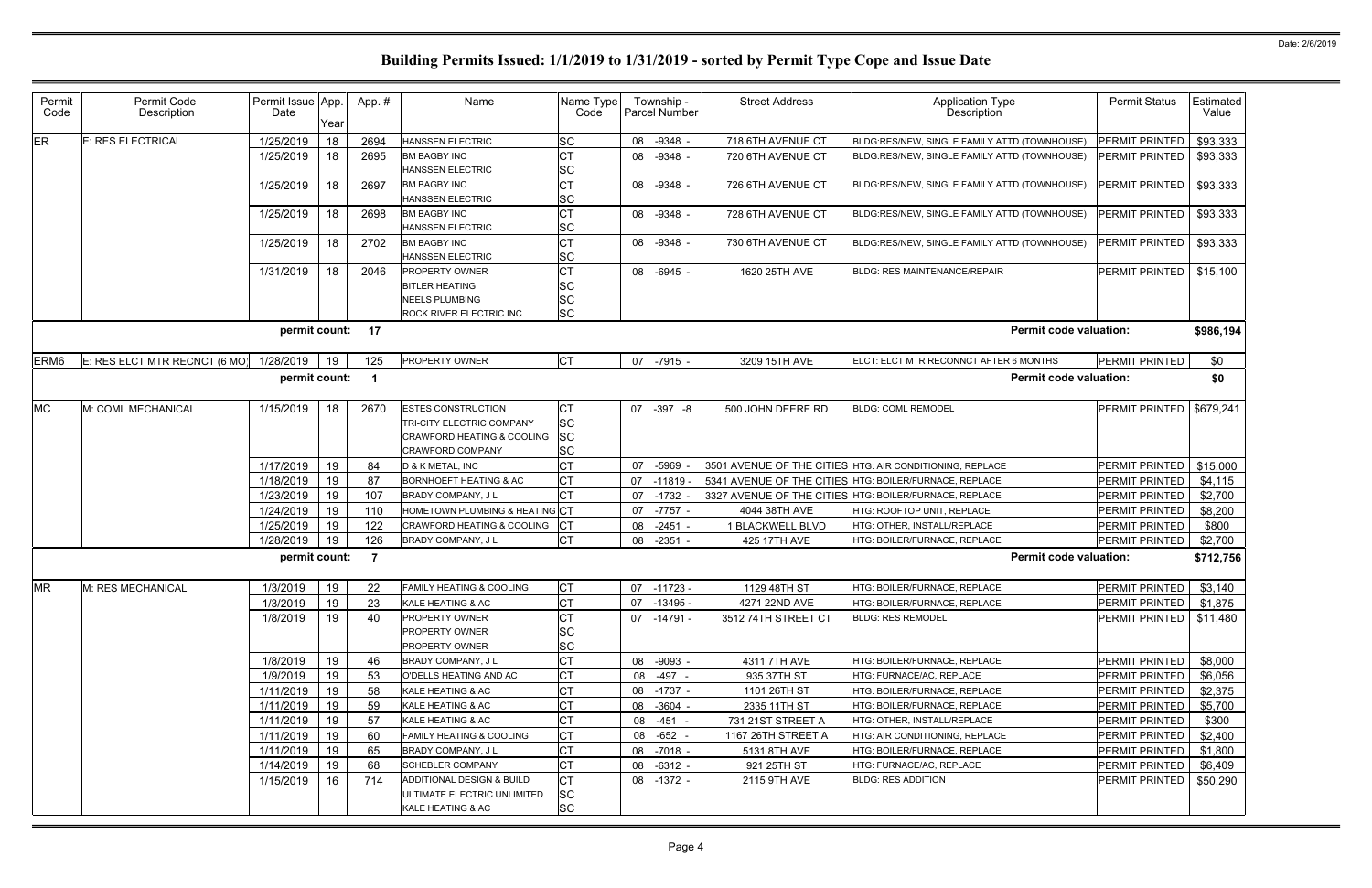| Permit<br>Code | Permit Code<br>Description  | Permit Issue App.<br>Date | Year | App.# | Name                               | Name Type<br>Code      |    | Township -<br>Parcel Number | <b>Street Address</b> | <b>Application Type</b><br>Description                   | <b>Permit Status</b>       | Estimated<br>Value |
|----------------|-----------------------------|---------------------------|------|-------|------------------------------------|------------------------|----|-----------------------------|-----------------------|----------------------------------------------------------|----------------------------|--------------------|
| <b>MR</b>      | M: RES MECHANICAL           | 1/15/2019                 | 19   | 75    | CRAWFORD HEATING & COOLING         | <b>ICT</b>             |    | 08 -4741 -                  | 1216 14TH ST          | HTG: BOILER/FURNACE, REPLACE                             | PERMIT PRINTED             | \$2,300            |
|                |                             | 1/15/2019                 | 19   | 72    | <b>SCHEBLER COMPANY</b>            | Iст                    |    | 08 -6461 -65                | 3118 14TH ST          | HTG: BOILER/FURNACE, REPLACE                             | PERMIT PRINTED             | \$2,580            |
|                |                             | 1/16/2019                 | 19   | 82    | BRADY COMPANY, J L                 | <b>CT</b>              | 07 | -12479 -                    | 5214 14TH AVENUE CT   | HTG: FURNACE/AC, REPLACE                                 | PERMIT PRINTED             | \$9,000            |
|                |                             | 1/16/2019                 | 19   | 81    | KALE HEATING & AC                  | <b>CT</b>              | 08 | $-451 -$                    | 731 21ST STREET A     | HTG: BOILER/FURNACE, REPLACE                             | PERMIT PRINTED             | \$3,150            |
|                |                             | 1/16/2019                 | 19   | 78    | BRADY COMPANY, J L                 | Iст                    | 08 | $-5874 -$                   | 424 9TH ST            | HTG: BOILER/FURNACE, REPLACE                             | <b>FINAL INSPECTIOI</b>    | \$7,000            |
|                |                             | 1/18/2019                 | 18   | 2149  | <b>BM BAGBY INC</b>                | <b>CT</b>              |    | 07 -14773 -                 | 3431 72ND STREET CT   | BLDG:RES/NEW, SINGLE FAMILY ATTD (TOWNHOUSE)             | PERMIT PRINTED             | \$285,000          |
|                |                             |                           |      |       | <b>HANSSEN ELECTRIC</b>            | <b>SC</b>              |    |                             |                       |                                                          |                            |                    |
|                |                             |                           |      |       | MIDWEST COMPLETE PLUMBING          | <b>SC</b>              |    |                             |                       |                                                          |                            |                    |
|                |                             |                           |      |       | <b>BRADY COMPANY, JL</b>           | <b>SC</b>              |    |                             |                       |                                                          |                            |                    |
|                |                             | 1/18/2019                 | 19   | 39    | WIECKHORST CONSTRUCTION LLCCT      |                        |    | 07 -2816 -                  | 3422 14TH ST          | <b>BLDG: RES REMODEL</b>                                 | PERMIT PRINTED             | \$70,347           |
|                |                             |                           |      |       | <b>HANSSEN ELECTRIC</b>            | <b>SC</b>              |    |                             |                       |                                                          |                            |                    |
|                |                             |                           |      |       | <b>ALWAYS PLUMBING</b>             | <b>SC</b>              |    |                             |                       |                                                          |                            |                    |
|                |                             |                           |      |       | KALE HEATING & AC                  | <b>SC</b>              |    |                             |                       |                                                          |                            |                    |
|                |                             | 1/18/2019                 | 18   | 731   | HABITAT FOR HUMANITY-QC            | Iст                    |    | 08 -2804 -                  | 201 5TH AVE           | BLDG:RES/NEW, SINGLE FAMILY DETACHED                     | <b>PERMIT PRINTED</b>      | \$88,700           |
|                |                             |                           |      |       | RIVER BEND PLUMBING SERVICES SC    |                        |    |                             |                       |                                                          |                            |                    |
|                |                             |                           |      |       | O'DELLS HEATING AND AC             | <b>SC</b>              |    |                             |                       |                                                          |                            |                    |
|                |                             | 1/21/2019                 | 19   | 100   | TOTAL MAINTENANCE INC              | Iст                    | 08 | $-1082 -$                   | 435 21ST AVE          | HTG: BOILER/FURNACE, REPLACE                             | PERMIT PRINTED             | \$3,988            |
|                |                             | 1/23/2019                 | 19   | 106   | BRADY COMPANY, J L                 | <b>CT</b>              | 08 | $-7235 -$                   | 408 53RD ST           | HTG: BOILER/FURNACE, REPLACE                             | PERMIT PRINTED             | \$1,800            |
|                |                             | 1/25/2019                 | 19   | 121   | BRADY COMPANY, J L                 | <b>CT</b>              | 07 | $-8072 -$                   | 2734 35TH ST          | HTG: FURNACE/AC, REPLACE                                 | PERMIT PRINTED             | \$9,000            |
|                |                             | 1/25/2019                 | 19   | 116   | <b>BRADY COMPANY, JL</b>           | <b>CT</b>              | 08 | $-3385$                     | 1521 27TH ST          | HTG: BOILER/FURNACE, REPLACE                             | PERMIT PRINTED             | \$6,000            |
|                |                             | 1/25/2019                 | 19   | 113   | PRECISION AIR HTG & AC INC         | <b>CT</b>              | 08 | $-443 -$                    | 721 21ST STREET A     | HTG: FURNACE/AC, REPLACE                                 | PERMIT PRINTED             | \$6,500            |
|                |                             | 1/25/2019                 | 19   | 114   | KALE HEATING & AC                  | <b>CT</b>              | 08 | $-4548$ -                   | 807 20TH AVE          | HTG: BOILER/FURNACE, REPLACE                             | PERMIT PRINTED             | \$2,100            |
|                |                             | 1/25/2019                 | 19   | 112   | PRECISION AIR HTG & AC INC         | <b>CT</b>              | 08 | $-8054$ -                   | 1425 11TH STREET A    | HTG: FURNACE/AC, REPLACE                                 | PERMIT PRINTED             | \$5,000            |
|                |                             | 1/25/2019                 | 19   | 115   | TOTAL MAINTENANCE INC              | Iст                    | 08 | $-8678$                     | 3113 12TH AVE         | HTG: BOILER/FURNACE, REPLACE                             | PERMIT PRINTED             | \$4,450            |
|                |                             | 1/28/2019                 | 19   | 127   | KALE HEATING & AC                  | <b>CT</b>              |    | 07 -11896 -                 | 3505 53RD ST          | HTG: BOILER/FURNACE, REPLACE                             | PERMIT PRINTED             | \$4,800            |
|                |                             | 1/28/2019                 | 18   | 1881  | BRAD CHUMBLEY CUSTOM BUILDEICT     |                        | 08 | $-565 -$                    | 4510 RIVER DR         | <b>BLDG: RES REMODEL</b>                                 | FINAL INSPECTION           | \$20,000           |
|                |                             |                           |      |       | BLONDELL PLUMBING SERVICES         | <b>SC</b>              |    |                             |                       |                                                          |                            |                    |
|                |                             |                           |      |       | <b>BLONDELL PLUMBING SERVICES</b>  | <b>SC</b><br><b>SC</b> |    |                             |                       |                                                          |                            |                    |
|                |                             | permit count: 30          |      |       | <b>B &amp; W TIN SHOP</b>          |                        |    |                             |                       | <b>Permit code valuation:</b>                            |                            | \$631,540          |
|                |                             |                           |      |       |                                    |                        |    |                             |                       |                                                          |                            |                    |
|                | PBWV P: RES BACKWATER VALVE |                           |      |       | 1/25/2019   19   124   A+ PLUMBING | <b>CT</b>              |    | 08 -4367 -                  | 1504 13TH AVE         | PLBG: BACKWATER VALVE INSTALLATION                       | <b>FINAL INSPECTION</b>    | \$0                |
|                |                             | permit count: 1           |      |       |                                    |                        |    |                             |                       | <b>Permit code valuation:</b>                            |                            | \$0                |
| PC             | P: COML PLUMBING            | 1/8/2019                  | 18   | 2530  | INNOVATIVE LANDSCAPING & CONSCT    |                        |    | 07 -12629 -                 | 4601 16TH ST          | <b>BLDG: COML REMODEL</b>                                | PERMIT PRINTED             | \$95,000           |
|                |                             |                           |      |       | <b>BRADY COMPANY, JL</b>           | <b>SC</b>              |    |                             |                       |                                                          |                            |                    |
|                |                             |                           |      |       | BRADY COMPANY, J L                 | <b>SC</b>              |    |                             |                       |                                                          |                            |                    |
|                |                             | 1/8/2019                  | 18   | 2057  | MCDERMOTT CONSTRUCTION             | <b>CT</b>              |    | 08 -7558 -                  | 2125 16TH ST          | BLDG: COML MAINTENANCE/REPAIR                            | <b>PERMIT PRINTED</b>      | \$20,000           |
|                |                             |                           |      |       | WIRTH                              | <b>SC</b>              |    |                             |                       |                                                          |                            |                    |
|                |                             | 1/8/2019                  | 18   | 2586  | HARTWOOD BUILDERS LLC              | <b>CT</b>              |    | 12 -1676 -                  | 2701 69TH AVENUE CT   | <b>BLDG: COML REMODEL</b>                                | FINAL INSPECTION           | \$85,000           |
|                |                             |                           |      |       | REAVER PLUMBING & HEATING          | <b>SC</b>              |    |                             |                       |                                                          |                            |                    |
|                |                             | 1/11/2019                 | 19   | 61    | <b>ALL ACTION PLUMBING</b>         | <b>CT</b>              |    | 07 -1686                    |                       | 3217 AVENUE OF THE CITIES PLBG: INSTALLATION, COMMERCIAL | PERMIT PRINTED             | \$3,000            |
|                |                             | 1/15/2019                 | 18   | 2670  | <b>ESTES CONSTRUCTION</b>          | <b>CT</b>              |    | 07 -397 -8                  | 500 JOHN DEERE RD     | <b>BLDG: COML REMODEL</b>                                | PERMIT PRINTED   \$679,241 |                    |
|                |                             |                           |      |       | TRI-CITY ELECTRIC COMPANY          | <b>SC</b>              |    |                             |                       |                                                          |                            |                    |
|                |                             |                           |      |       | CRAWFORD HEATING & COOLING         | <b>SC</b>              |    |                             |                       |                                                          |                            |                    |
|                |                             |                           |      |       | <b>CRAWFORD COMPANY</b>            | <b>SC</b>              |    |                             |                       |                                                          |                            |                    |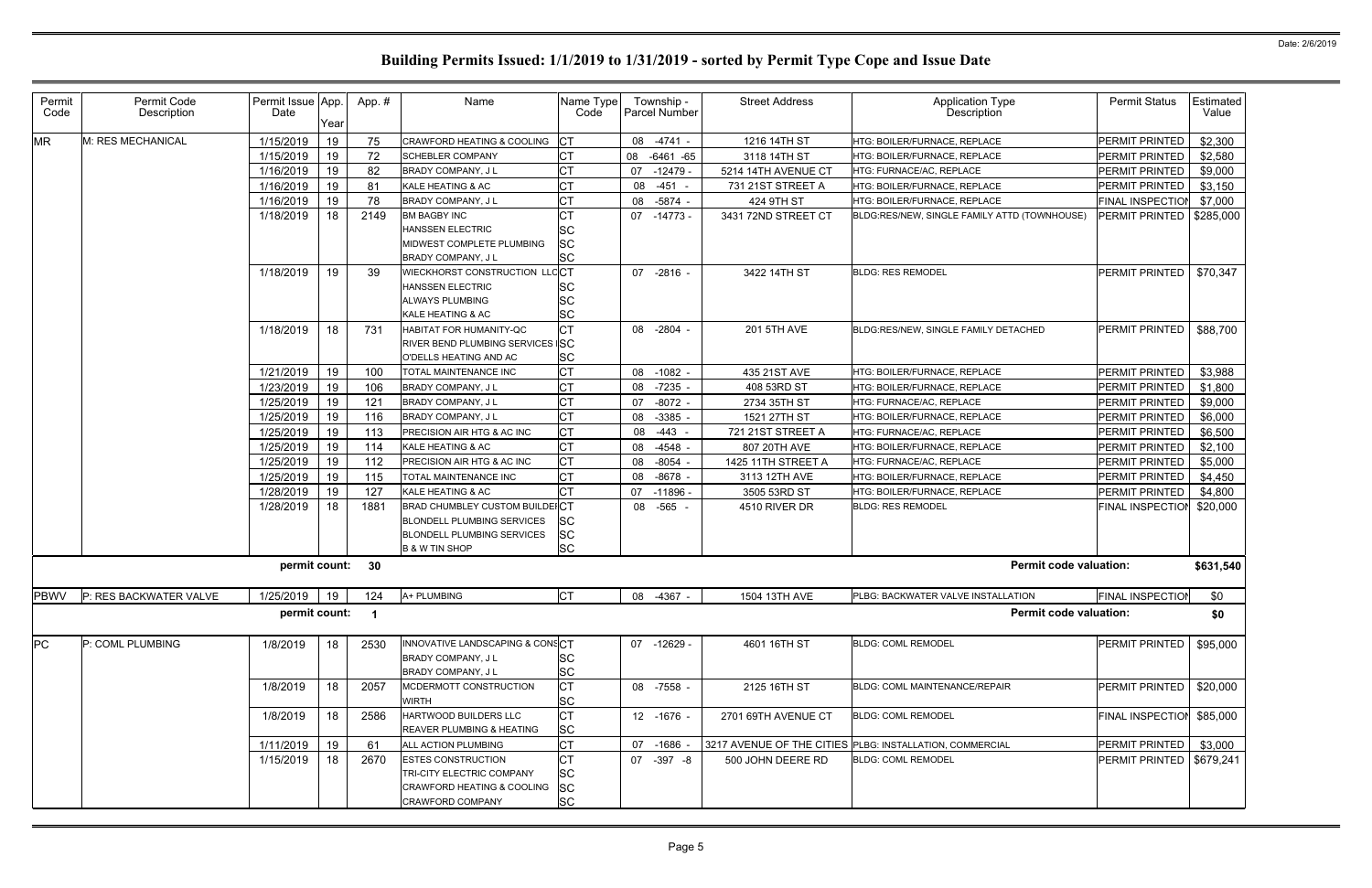| Permit<br>Code   | Permit Code<br>Description   | Permit Issue App.<br>Date | Year | App.#        | Name                                                                                             | Name Type<br>Code             | Township -<br>Parcel Number              | <b>Street Address</b>                        | <b>Application Type</b><br><b>Description</b> | <b>Permit Status</b>    | Estimated<br>Value |
|------------------|------------------------------|---------------------------|------|--------------|--------------------------------------------------------------------------------------------------|-------------------------------|------------------------------------------|----------------------------------------------|-----------------------------------------------|-------------------------|--------------------|
| <b>PC</b>        | P: COML PLUMBING             | 1/15/2019                 | 19   | 73           | <b>CRAWFORD COMPANY</b>                                                                          | СT                            | 08 -2451                                 | 1 BLACKWELL BLVD                             | PLBG: INSTALLATION, COMMERCIAL                | <b>FINAL INSPECTIOI</b> | \$2,000            |
|                  |                              | 1/16/2019                 | 19   | 80           | <b>EWERT PLUMBING</b>                                                                            | <b>CT</b>                     | $-428$<br>08                             | 2201 5TH AVE                                 | PLBG: INSTALLATION, COMMERCIAL                | PERMIT PRINTED          | \$500              |
|                  |                              | 1/21/2019                 | 19   | 99           | <b>CRAWFORD COMPANY</b>                                                                          | <b>CT</b>                     | $-4841 -$<br>08                          | 817 11TH AVE                                 | PLBG: INSTALLATION, COMMERCIAL                | PERMIT PRINTED          | \$50,000           |
|                  |                              | 1/23/2019                 | 19   | 108          | PETERSEN PLUMBING AND HEATIN CT                                                                  |                               | 07 -15145                                | 3918 16TH ST                                 | PLBG: INSTALLATION, COMMERCIAL                | PERMIT PRINTED          | \$38,985           |
|                  |                              | permit count:             |      | 9            |                                                                                                  |                               |                                          |                                              | <b>Permit code valuation:</b>                 |                         | \$973,726          |
| PCR <sub>6</sub> | P: RES GAS MTR RECONCT (6 MC | 1/3/2019                  | 19   | 32           | CLINT'S HEATING & AIR LLC                                                                        | СT                            | $-8427$<br>07                            | 3216 13TH AVENUE CT                          | HTG: GAS MTR RECONNECT AFTER 6 MONTHS         | <b>FINAL INSPECTIO</b>  | \$0                |
|                  |                              | 1/4/2019                  | 19   | 33           | KALE HEATING & AC                                                                                | <b>CT</b>                     | $-451 -$<br>08                           | 731 21ST STREET A                            | <b>HTG: GAS MTR RECONNECT AFTER 6 MONTHS</b>  | <b>PERMIT PRINTED</b>   | \$600              |
|                  |                              | 1/18/2019                 | 19   | 86           | <b>NEELS PLUMBING</b>                                                                            | <b>CT</b>                     | 08 -2767                                 | 438 48TH ST                                  | PLBG: GAS MTR RECONNECT AFTER 6 MONTHS        | PERMIT PRINTED          | \$250              |
|                  |                              | permit count:             |      | $\mathbf{3}$ |                                                                                                  |                               |                                          |                                              | <b>Permit code valuation:</b>                 |                         | \$850              |
| <b>PCWH</b>      | P: COML WATER HEATER         | 1/2/2019                  | 19   |              | <b>ERICKSON PLUMBING</b>                                                                         | <b>CT</b>                     | 07 - 74 -                                | 1611 41ST ST                                 | PLBG: WATER HEATER                            | PERMIT PRINTED          | \$900              |
|                  |                              | 1/2/2019                  | 19   | 19           | <b>ERICKSON PLUMBING</b>                                                                         | <b>CT</b>                     | 07 -77<br>-3                             | 3600 AVENUE OF THE CITIES PLBG: WATER HEATER |                                               | PERMIT PRINTED          | \$5,000            |
|                  |                              | permit count:             |      | $\mathbf{2}$ |                                                                                                  |                               |                                          |                                              | <b>Permit code valuation:</b>                 |                         | \$5,900            |
| <b>PDC</b>       | P: COML DISCONNECT SWR/WTR   | 1/8/2019                  | 19   | 42           | PETERSEN PLUMBING AND HEATIN CT                                                                  |                               | 08 -1955 -                               | 1806 15TH STREET PL                          | PLBG: DISCONNECT WATER & SEWER SERVICE        | <b>FINAL INSPECTIOI</b> | \$500              |
|                  |                              | permit count:             |      |              |                                                                                                  |                               |                                          |                                              | <b>Permit code valuation:</b>                 |                         | \$500              |
| <b>PGR</b>       | P: RES GAS PIPING            | 1/3/2019                  | 19   | 24           | NORTHWEST MECHANICAL                                                                             | Iст                           | 08 -3613 -4                              | 226 31ST AVE                                 | PLBG: GAS PIPING                              | <b>FINAL INSPECTIO</b>  | \$400              |
|                  |                              | permit count:             |      |              |                                                                                                  |                               |                                          |                                              | <b>Permit code valuation:</b>                 |                         | \$400              |
| PR               | P: RES PLUMBING              | 1/7/2019                  | 19   | 34           | A+ PLUMBING                                                                                      | <b>CT</b>                     | 08 -3431 -                               | 1121 11TH AVE                                | PLBG: INSTALLATION, RESIDENTIAL               | PERMIT PRINTED          | \$2,000            |
|                  |                              | 1/8/2019                  | 19   | 50           | <b>BLONDELL PLUMBING SERVICES</b>                                                                | СT                            | 08 -1509                                 | 815 27TH ST                                  | PLBG: SEWER REPAIR                            | PERMIT PRINTED          | \$0                |
|                  |                              | 1/8/2019                  | 19   | 49           | <b>BLONDELL PLUMBING SERVICES</b>                                                                | <b>CT</b>                     | $-384$<br>08                             | 1115 17TH ST                                 | PLBG: SEWER REPAIR                            | PERMIT PRINTED          | \$0                |
|                  |                              | 1/8/2019                  | 19   | 48           | BLONDELL PLUMBING SERVICES                                                                       | <b>CT</b>                     | -385<br>08                               | 1119 17TH ST                                 | PLBG: SEWER REPAIR                            | PERMIT PRINTED          | \$0                |
|                  |                              | 1/8/2019                  | 19   | 47           | <b>BLONDELL PLUMBING SERVICES</b>                                                                | <b>CT</b>                     | $-386$<br>08                             | 1121 17TH ST                                 | PLBG: SEWER REPAIR                            | PERMIT PRINTED          | \$0                |
|                  |                              | 1/8/2019                  | 19   | 52           | <b>BRADY COMPANY, JL</b>                                                                         | <b>CT</b>                     | -7965<br>08                              | 1919 14TH ST                                 | PLBG: SEWER REPAIR                            | PERMIT PRINTED          | \$0                |
|                  |                              | 1/8/2019                  | 19   | 51           | <b>BLONDELL PLUMBING SERVICES</b>                                                                | <b>CT</b>                     | $-941$<br>08<br>$\overline{\phantom{0}}$ | 1628 11TH AVE                                | PLBG: SEWER REPAIR                            | PERMIT PRINTED          | \$0                |
|                  |                              | 1/11/2019                 | 19   | 64           | <b>ERICKSON PLUMBING</b>                                                                         | <b>CT</b>                     | 07 -894 -1                               | 2824 44TH ST                                 | PLBG: SEWER REPAIR                            | FINAL INSPECTIOI        | \$1,000            |
|                  |                              | 1/14/2019                 | 19   | 6            | <b>B &amp; W HOME IMPROVEMENT CO</b><br>KOEHLER ELECTRIC INC, J W<br>JK PLUMBING & HEATING       | Iст<br><b>SC</b><br><b>SC</b> | $07 - 12221 -$                           | 3521 56TH STREET CT                          | <b>BLDG: RES REMODEL</b>                      | PERMIT PRINTED          | \$28,269           |
|                  |                              | 1/14/2019                 | 19   | 39           | WIECKHORST CONSTRUCTION LLCCT<br><b>HANSSEN ELECTRIC</b><br>ALWAYS PLUMBING<br>KALE HEATING & AC | SC<br><b>SC</b><br>SC         | 07 -2816 -                               | 3422 14TH ST                                 | <b>BLDG: RES REMODEL</b>                      | <b>PERMIT PRINTED</b>   | \$70,347           |
|                  |                              | 1/14/2019                 | 18   | 2764         | MIDWEST COMPLETE CONSTRUCTICT<br>TRI-CITY ELECTRIC COMPANY<br>DEMARLIE MAINTENANCE               | SC<br><b>SC</b>               | 08 -9191 -                               | 1170 33RD STREET CT                          | <b>BLDG: RES REMODEL</b>                      | <b>PERMIT PRINTED</b>   | \$77,000           |
|                  |                              | 1/16/2019                 | 19   | 79           | A+ PLUMBING                                                                                      | <b>CT</b>                     | 08 -1285 -                               | 1528 15TH AVE                                | PLBG: SEWER REPAIR                            | <b>FINAL INSPECTIOI</b> | \$0                |
|                  |                              | 1/18/2019                 | 19   | 94           | A+ PLUMBING                                                                                      | <b>CT</b>                     | 07 -617 -3                               | 1911 36TH ST                                 | PLBG: INSTALLATION, RESIDENTIAL               | PERMIT PRINTED          | \$1,000            |
|                  |                              | 1/18/2019                 | 19   | 95           | BRADY COMPANY, J L                                                                               | <b>CT</b>                     | 08 -1285 -                               | 1528 15TH AVE                                | PLBG: SEWER SERVICE REPLACEMENT               | <b>FINAL INSPECTIOI</b> | \$0                |
|                  |                              | 1/18/2019                 | 19   | 93           | HOMETOWN PLUMBING AND HEATIICT                                                                   |                               | 08 -4678 -                               | 1205 25TH ST                                 | PLBG: INSTALLATION, RESIDENTIAL               | PERMIT PRINTED          | \$1,900            |
|                  |                              | 1/21/2019                 | 19   | 101          | <b>ERICKSON PLUMBING</b>                                                                         | <b>CT</b>                     | 07 -12166 -                              | 3220 39TH ST                                 | PLBG: INSTALLATION, RESIDENTIAL               | PERMIT PRINTED          | \$2,500            |
|                  |                              | 1/25/2019                 | 19   | 117          | <b>ERICKSON PLUMBING</b>                                                                         | <b>CT</b>                     | 07 -425 -D                               | 1150 A-1 41ST ST                             | PLBG: INSTALLATION, RESIDENTIAL               | PERMIT PRINTED          | \$2,200            |